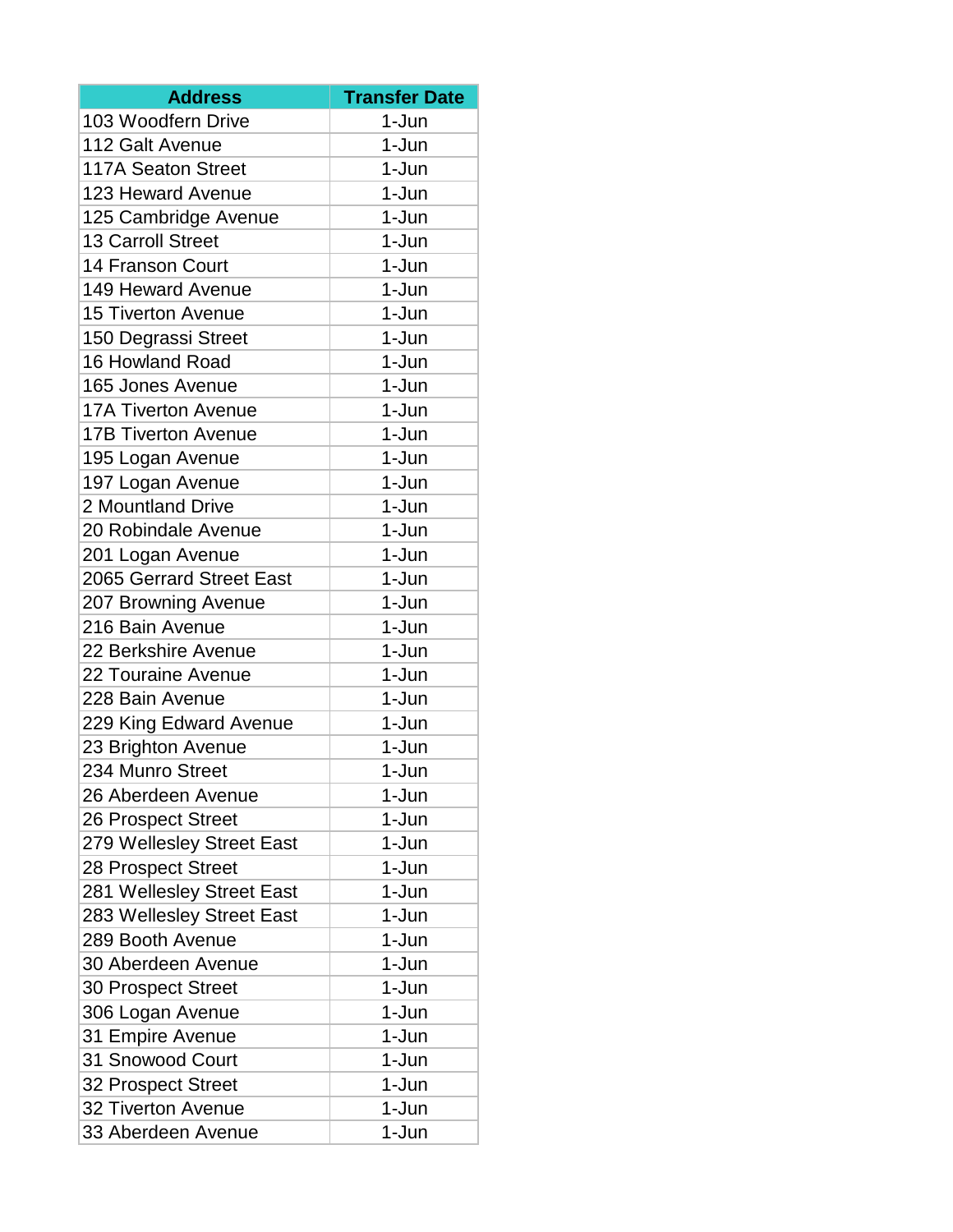| <b>34 Mallon Avenue</b>              | 1-Jun   |
|--------------------------------------|---------|
| 34 Prospect Street                   | 1-Jun   |
| 35 Coady Avenue                      | 1-Jun   |
| 36 Prospect Street                   | 1-Jun   |
| 37 Coady Avenue                      | 1-Jun   |
| 37 Winchester Street                 | 1-Jun   |
| 376 Ontario Street                   | 1-Jun   |
| 39 Coady Avenue                      | 1-Jun   |
| 39 Winchester Street                 | 1-Jun   |
| 39-39A Aberdeen Avenue<br>$(39-39B)$ | 1-Jun   |
| 395 Kingston Road                    | 1-Jun   |
| 41 Winchester Street                 | 1-Jun   |
| 42 Burkwood Crescent                 | 1-Jun   |
| 422 Jones Avenue                     | 1-Jun   |
| 43 Coady Avenue                      | 1-Jun   |
| 43 Rose Avenue                       | 1-Jun   |
| 47 Empire Avenue                     | 1-Jun   |
| 47 Rose Avenue                       | $1-Jun$ |
| 47 Sunray Crescent                   | 1-Jun   |
| 51 Bradstone Square                  | 1-Jun   |
| 52 Lightwood Drive                   | 1-Jun   |
| 54 West Avenue                       | 1-Jun   |
| 56 Rose Avenue                       | 1-Jun   |
| 58 Bradworthy Court                  | 1-Jun   |
| 58 Jones Avenue                      | 1-Jun   |
| <b>61 Snowball Crescent</b>          | 1-Jun   |
| 62 Jones Avenue                      | 1-Jun   |
| 626 Coxwell Avenue                   | 1-Jun   |
| 669 1/2 Gerrard Street East          | 1-Jun   |
| 66A, B Jones Avenue                  | 1-Jun   |
| 8 Rushbrooke Avenue                  | 1-Jun   |
| 81 Jones Avenue                      | 1-Jun   |
| 85A Brooklyn Avenue                  | 1-Jun   |
| 9 Winchester Street                  | 1-Jun   |
| 94 Coady Avenue                      | 1-Jun   |
| 963 Gerrard Street East              | 1-Jun   |
| 965 Gerrard Street East              | 1-Jun   |
| 971 Gerrard Street East              | 1-Jun   |
| 10 Henbury Place                     | 29-Jul  |
| 10 Lighthall Crescent                | 29-Jul  |
| 10 Proud Grove                       | 29-Jul  |
| 101 Lowry Square                     | 29-Jul  |
| 104 Wickson Trail                    | 29-Jul  |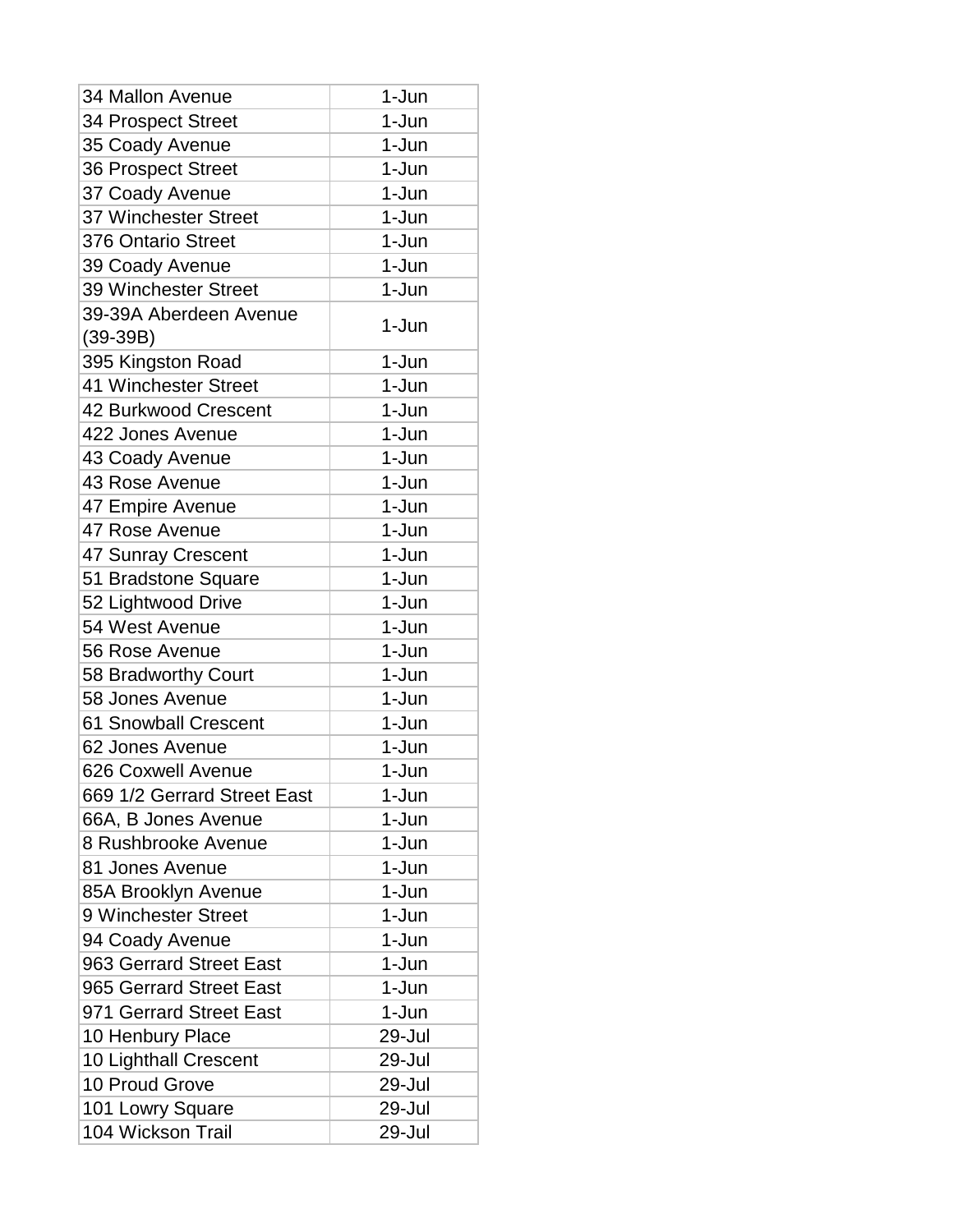| <b>105 Quantrell Trail</b>  | 29-Jul |
|-----------------------------|--------|
| 106 Dunsfold Drive          | 29-Jul |
| 107 McClure Crescent        | 29-Jul |
| <b>107 Quantrell Trail</b>  | 29-Jul |
| 11 Brisbourne Grove         | 29-Jul |
| <b>112 Quantrell Trail</b>  | 29-Jul |
| 113 Bradstone Square        | 29-Jul |
| 115 Horseley Hill Drive     | 29-Jul |
| <b>118 Quantrell Trail</b>  | 29-Jul |
| 12 Scotney Grove            | 29-Jul |
| 12 Trott Square             | 29-Jul |
| 12 Tunmead Square           | 29-Jul |
| 123 Bradstone Square        | 29-Jul |
| 127 Horseley Hill Drive     | 29-Jul |
| 129 Crow Trail              | 29-Jul |
| 130 McClure Crescent        | 29-Jul |
| 131 Crow Trail              | 29-Jul |
| 132 McClure Crescent        | 29-Jul |
| 134 Horseley Hill Drive     | 29-Jul |
| 135 Lowry Square            | 29-Jul |
| 136 Mammoth Hall Trail      | 29-Jul |
| <b>14 Dunsfold Drive</b>    | 29-Jul |
| 14 Proud Grove              | 29-Jul |
| 14 Trott Square             | 29-Jul |
| 141 Crow Trail              | 29-Jul |
| 145 Quantrell Trail         | 29-Jul |
| <b>152 Quantrell Trail</b>  | 29-Jul |
| 157 Horseley Hill Drive     | 29-Jul |
| 158 Mammoth Hall Trail      | 29-Jul |
| <b>16 Kessack Court</b>     | 29-Jul |
| <b>16 Loradeen Crescent</b> | 29-Jul |
| 16 Lowry Square             | 29-Jul |
| 164 Mammoth Hall Trail      | 29-Jul |
| <b>167 Quantrell Trail</b>  | 29-Jul |
| 17 Carrying Place           | 29-Jul |
| 17 Whiteleas Avenue         | 29-Jul |
| 18 Baldoon Road             | 29-Jul |
| 18 McGinty Place            | 29-Jul |
| 18 O'Henry Grove            | 29-Jul |
| 183 Horseley Hill Drive     | 29-Jul |
| 184 Horseley Hill Drive     | 29-Jul |
| 186 Horseley Hill Drive     | 29-Jul |
| 189 Mammoth Hall Trail      | 29-Jul |
| 19 Whiteleas Avenue         | 29-Jul |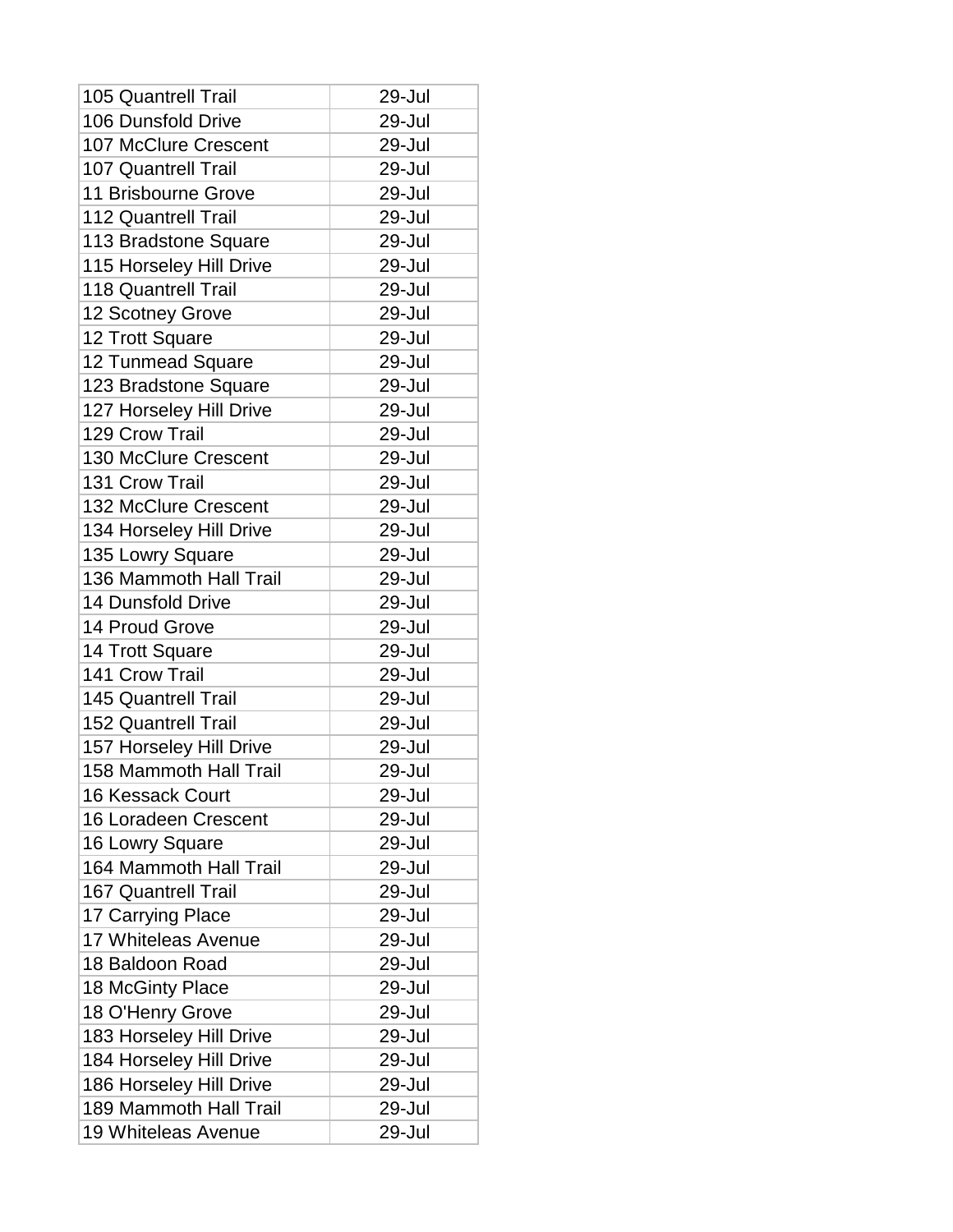| 195 Mammoth Hall Trail      | 29-Jul |
|-----------------------------|--------|
| 197 Horseley Hill Drive     | 29-Jul |
| 20 Burkwood Crescent        | 29-Jul |
| 20 Henbury Place            | 29-Jul |
| 200 Horseley Hill Drive     | 29-Jul |
| 21 Gemshaw Crescent         | 29-Jul |
| 22 Bushwood Court           | 29-Jul |
| 22 Crow Trail               | 29-Jul |
| 22 Snowball Crescent        | 29-Jul |
| 22 Winstanly Crescent       | 29-Jul |
| 222 Mammoth Hall Trail      | 29-Jul |
| 23 Baldoon Road             | 29-Jul |
| 23 Blackwater Crescent      | 29-Jul |
| 23 Horseley Hill Drive      | 29-Jul |
| 234 Mammoth Hall Trail      | 29-Jul |
| 236 Mammoth Hall Trail      | 29-Jul |
| 24 Crittenden Square        | 29-Jul |
| 24 Trott Square             | 29-Jul |
| 26 Duffort Court            | 29-Jul |
| 27 Tinbury Place            | 29-Jul |
| 28 Bradstone Square         | 29-Jul |
| 28 Greypoint Drive          | 29-Jul |
| 29 Carrying Place           | 29-Jul |
| 29 Tinbury Place            | 29-Jul |
| 291 Burrows Hall Boulevard  | 29-Jul |
| 293 Burrows Hall Boulevard  | 29-Jul |
| 3 Baldoon Road              | 29-Jul |
| 30 Lighthall Crescent       | 29-Jul |
| 30 Winstanly Crescent       | 29-Jul |
| 31 Blackwater Crescent      | 29-Jul |
| 31 Brisbourne Grove         | 29-Jul |
| 31 Gemshaw Crescent         | 29-Jul |
| 313 Burrows Hall Boulevard  | 29-Jul |
| 318 Burrows Hall Boulevard  | 29-Jul |
| 32 Loradeen Crescent        | 29-Jul |
| 33 Brisbourne Grove         | 29-Jul |
| 33 Crittenden Square        | 29-Jul |
| <b>33 Snowball Crescent</b> | 29-Jul |
| 331 Burrows Hall Boulevard  | 29-Jul |
| 34 Dunthorne Court          | 29-Jul |
| 346 Burrows Hall Boulevard  | 29-Jul |
| 347 Burrows Hall Boulevard  | 29-Jul |
| <b>35 Dunsfold Drive</b>    | 29-Jul |
| 36 Greypoint Drive          | 29-Jul |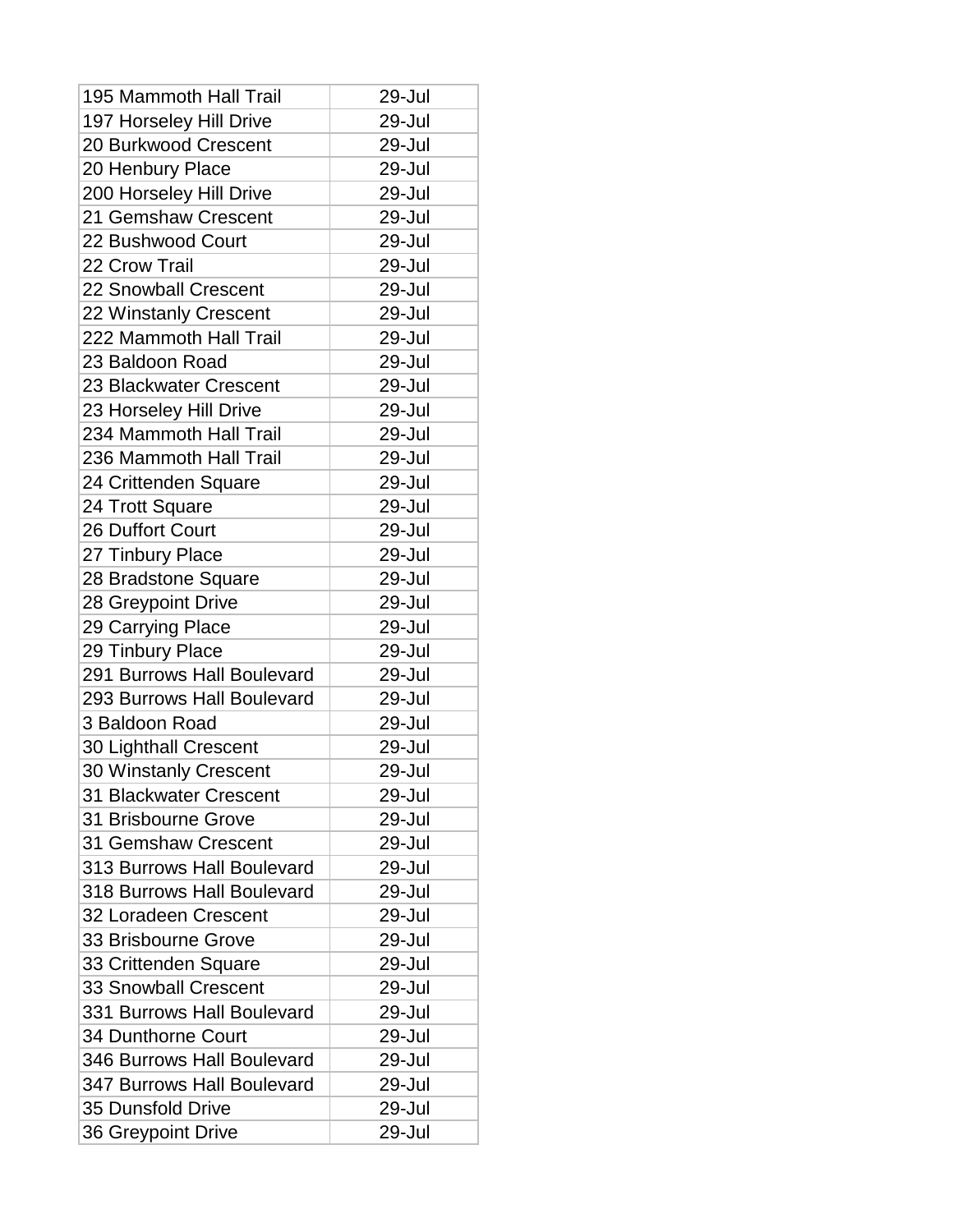| <b>36 McClure Crescent</b>    | 29-Jul |
|-------------------------------|--------|
| 37 Bradstone Square           | 29-Jul |
| <b>37 Dowswell Drive</b>      | 29-Jul |
| 37 Horseley Hill Drive        | 29-Jul |
| 37 Loradeen Crescent          | 29-Jul |
| 38 Crow Trail                 | 29-Jul |
| 38 Henbury Place              | 29-Jul |
| <b>38 McClure Crescent</b>    | 29-Jul |
| 39 Bradstone Square           | 29-Jul |
| 39 Lowry Square               | 29-Jul |
| 39 Tinbury Place              | 29-Jul |
| 4 Proud Grove                 | 29-Jul |
| <b>40 Blackwater Crescent</b> | 29-Jul |
| 40 Dunsfold Drive             | 29-Jul |
| 41 Lowry Square               | 29-Jul |
| <b>41 Snowball Crescent</b>   | 29-Jul |
| 41 Tinbury Place              | 29-Jul |
| 42 Bradworthy Court           | 29-Jul |
| 42 Whiteleas Avenue           | 29-Jul |
| <b>43 Gemshaw Crescent</b>    | 29-Jul |
| 43 Trott Square               | 29-Jul |
| 44 Whiteleas Avenue           | 29-Jul |
| <b>45 McClure Crescent</b>    | 29-Jul |
| 45 Winstanly Crescent         | 29-Jul |
| 47 Crittenden Square          | 29-Jul |
| <b>47 McClure Crescent</b>    | 29-Jul |
| 48 Greypoint Drive            | 29-Jul |
| 48 Wickson Trail              | 29-Jul |
| 49 Bradstone Square           | 29-Jul |
| 50 Bushwood Court             | 29-Jul |
| 51 Lowry Square               | 29-Jul |
| 52 Dunthorne Court            | 29-Jul |
| 53 Lowry Square               | 29-Jul |
| 54 Horseley Hill Drive        | 29-Jul |
| 55 Horseley Hill Drive        | 29-Jul |
| 57 Bradstone Square           | 29-Jul |
| 58 Duffort Court              | 29-Jul |
| 58 Wickson Trail              | 29-Jul |
| 59 Loradeen Crescent          | 29-Jul |
| <b>6 McGinty Place</b>        | 29-Jul |
| 60 Crittenden Square          | 29-Jul |
| 60 Crow Trail                 | 29-Jul |
| 62 Bushwood Court             | 29-Jul |
| 64 Blackwater Crescent        | 29-Jul |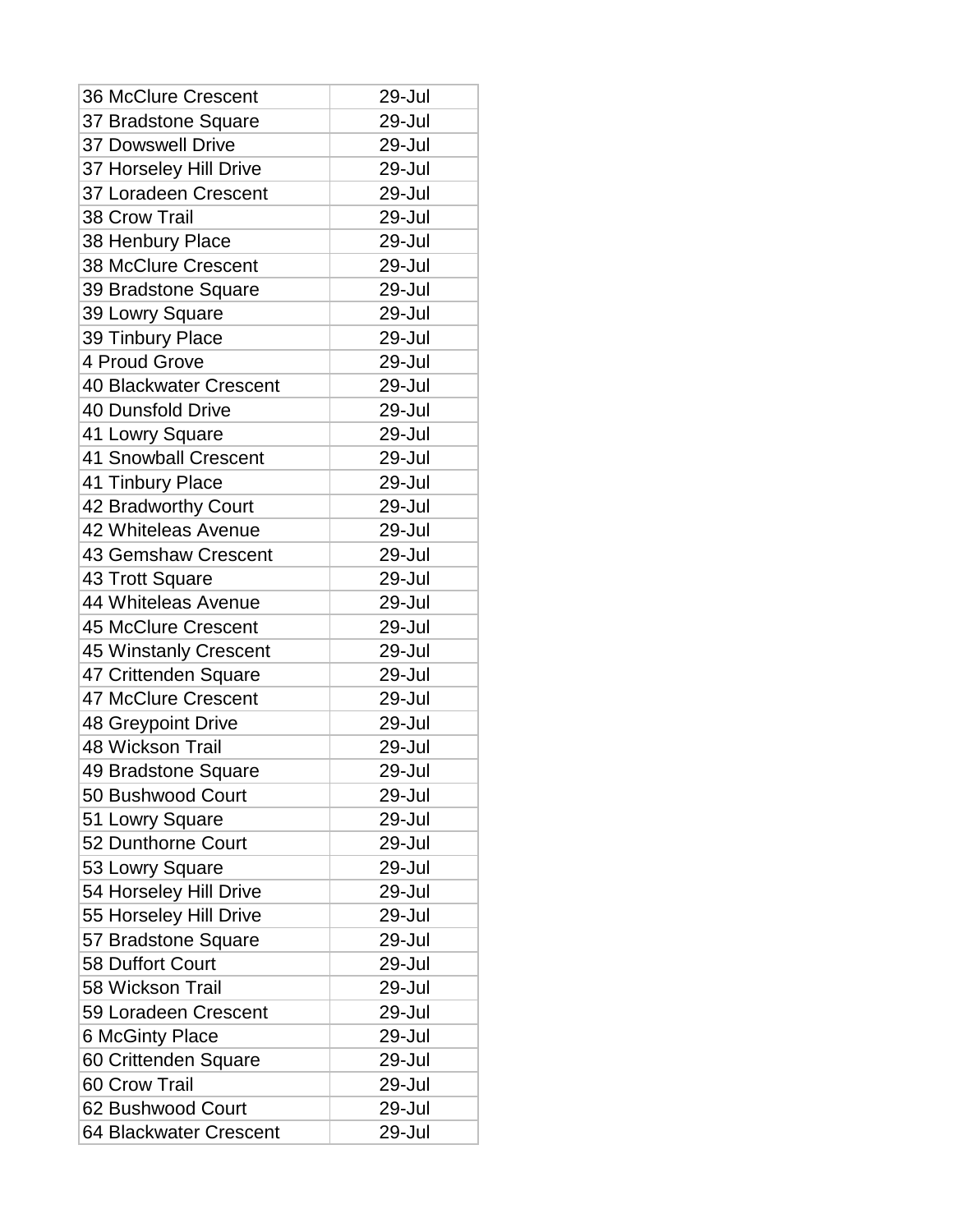| 64 Loradeen Crescent        | 29-Jul |
|-----------------------------|--------|
| 65 Winstanly Crescent       | 29-Jul |
| 66 Wickson Trail            | 29-Jul |
| 68 Duffort Court            | 29-Jul |
| 68 Dunthorne Court          | 29-Jul |
| 69 Lowry Square             | 29-Jul |
| <b>7 Dunsfold Drive</b>     | 29-Jul |
| <b>7 Lighthall Crescent</b> | 29-Jul |
| 7 Lowry Square              | 29-Jul |
| <b>7 Winstanly Crescent</b> | 29-Jul |
| 70 Crittenden Square        | 29-Jul |
| <b>70 Dunsfold Drive</b>    | 29-Jul |
| 72 Winstanly Crescent       | 29-Jul |
| 74 Blackwater Crescent      | 29-Jul |
| 74 Horseley Hill Drive      | 29-Jul |
| <b>75 Snowball Crescent</b> | 29-Jul |
| 76 Horseley Hill Drive      | 29-Jul |
| <b>77 McClure Crescent</b>  | 29-Jul |
| <b>79 McClure Crescent</b>  | 29-Jul |
| <b>79 Snowball Crescent</b> | 29-Jul |
| 8 Blackwater Crescent       | 29-Jul |
| 8 Dunthorne Court           | 29-Jul |
| 84 Dunthorne Court          | 29-Jul |
| <b>84 Quantrell Trail</b>   | 29-Jul |
| 86 Blackwater Crescent      | 29-Jul |
| 86 Bradworthy Court         | 29-Jul |
| 86 Crittenden Square        | 29-Jul |
| 86 Dunsfold Drive           | 29-Jul |
| 86 Lowry Square             | 29-Jul |
| <b>86 Quantrell Trail</b>   | 29-Jul |
| <b>86 Snowball Crescent</b> | 29-Jul |
| 89 Horseley Hill Drive      | 29-Jul |
| 89 Trott Square             | 29-Jul |
| 9 Brisbourne Grove          | 29-Jul |
| 90 Lowry Square             | 29-Jul |
| 90 Trott Square             | 29-Jul |
| 90 Winstanly Crescent       | 29-Jul |
| 92 Snowball Crescent        | 29-Jul |
| 92 Trott Square             | 29-Jul |
| 93 Crittenden Square        | 29-Jul |
| 95 McClure Crescent         | 29-Jul |
| 96 Blackwater Crescent      | 29-Jul |
| 97 Bradstone Square         | 29-Jul |
| 97 McClure Crescent         | 29-Jul |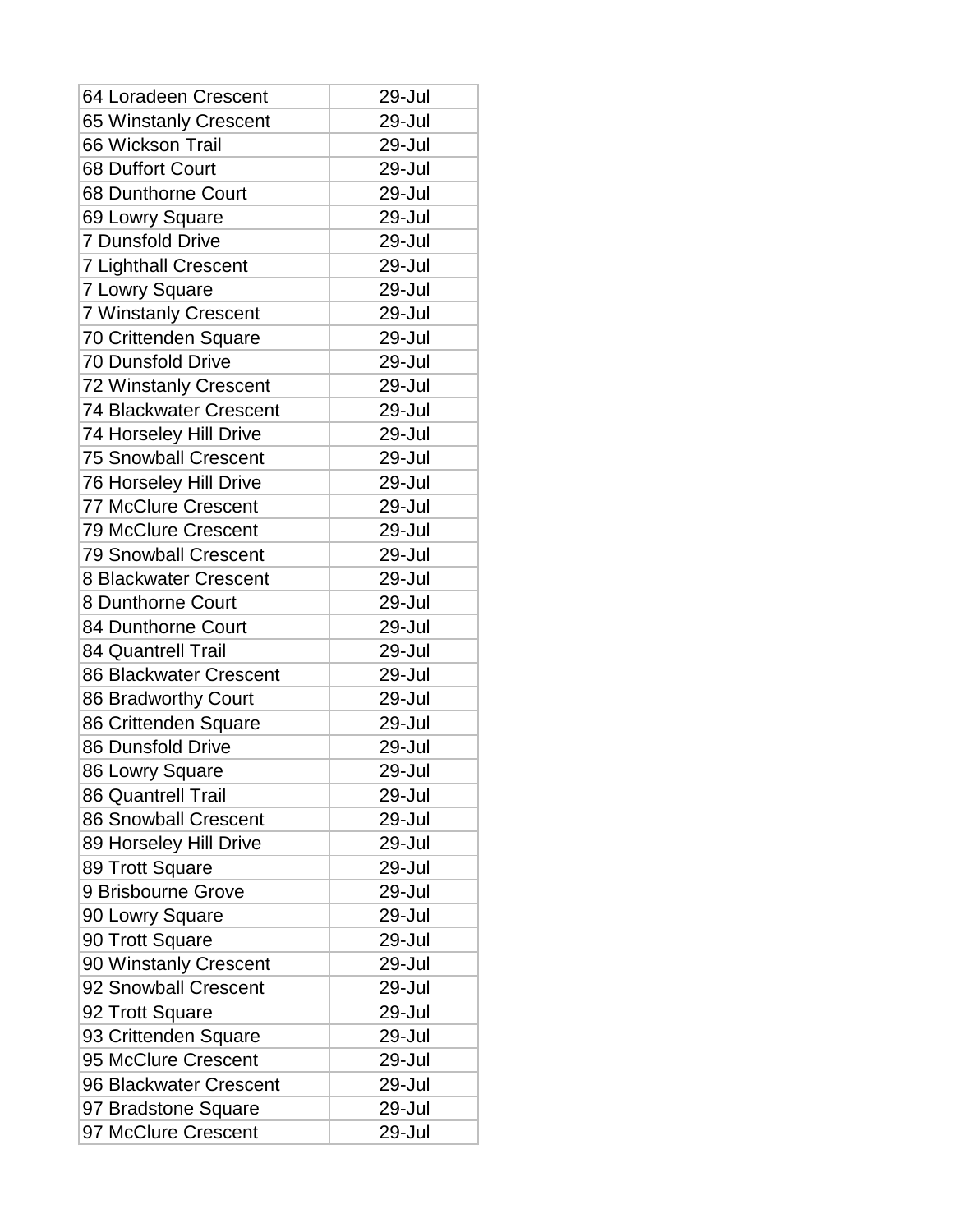| 99 Bradstone Square             | 29-Jul |
|---------------------------------|--------|
| 1 Peking Road                   | 1-Sep  |
| 100 Overture Road               | 1-Sep  |
| 100 Woodfern Drive              | 1-Sep  |
| 101 Osborne Avenue              | 1-Sep  |
| 105 Chelwood Road               | 1-Sep  |
| 105 Slan Avenue                 | 1-Sep  |
| 106 Birkdale Road               | 1-Sep  |
| 109 Chelwood Road               | 1-Sep  |
| 109 Merkley Square              | 1-Sep  |
| <b>11 Starlake Drive</b>        | 1-Sep  |
| <b>110 Pickering Street</b>     | 1-Sep  |
| 111 Bastedo Avenue              | 1-Sep  |
| 113 Woodfern Drive              | 1-Sep  |
| 114 Celeste Drive               | 1-Sep  |
| 115 Merkley Square              | 1-Sep  |
| 116 Ellington Drive             | 1-Sep  |
| 116 Pickering Street            | 1-Sep  |
| 119 Merkley Square              | 1-Sep  |
| 12 Kingsmount Park Road         | 1-Sep  |
| 120 Celeste Drive               | 1-Sep  |
| 120 Malvern Avenue              | 1-Sep  |
| 124 Lilian Drive                | 1-Sep  |
| 125 Woodmount Avenue            | 1-Sep  |
| 131 Bastedo Avenue              | 1-Sep  |
| 133 Bastedo Avenue              | 1-Sep  |
| <b>141 Vauxhall Drive</b>       | 1-Sep  |
| 141 Wildwood Crescent           | 1-Sep  |
| 1461B Birchmount Road           | 1-Sep  |
| 151 Haslam Street               | 1-Sep  |
| <b>152 Vauxhall Drive</b>       | 1-Sep  |
| 153 Haslam Street               | 1-Sep  |
| 161 Wildwood Crescent           | 1-Sep  |
| 162 Woodfern Drive              | 1-Sep  |
| <b>1649 Gerrard Street East</b> | 1-Sep  |
| 166 Santamonica Boulevard       | 1-Sep  |
| 168 Orton Park Road             | 1-Sep  |
| 169 Lawlor Avenue               | 1-Sep  |
| 17 Burritt Road                 | 1-Sep  |
| <b>170 Vauxhall Drive</b>       | 1-Sep  |
| 174 Orton Park Road             | 1-Sep  |
| 1766 Queen Street East          | 1-Sep  |
| <b>1786 Gerrard Street East</b> | 1-Sep  |
| <b>18 Ashwick Drive</b>         | 1-Sep  |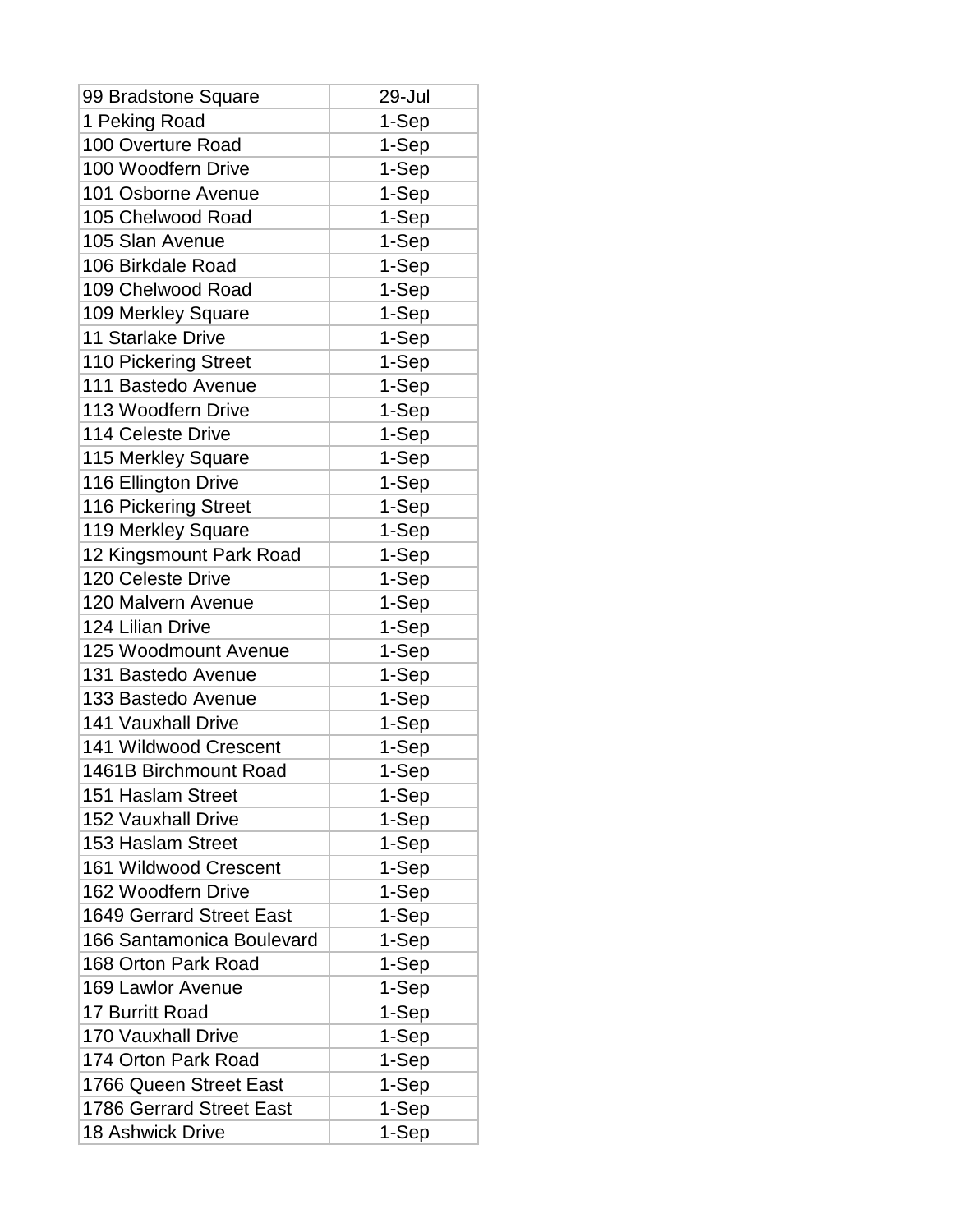| 18 Juniper Avenue                | 1-Sep |
|----------------------------------|-------|
| 180 Kingsmount Park Road         | 1-Sep |
| 180 Orton Park Road              | 1-Sep |
| 182 Willow Avenue                | 1-Sep |
| <b>183 Vauxhall Drive</b>        | 1-Sep |
| <b>1850 Gerrard Street East</b>  | 1-Sep |
| 188 Sedgemount Drive             | 1-Sep |
| 189 Ellington Drive              | 1-Sep |
| <b>19 Darrell Avenue</b>         | 1-Sep |
| 19 Kingsmount Park Road          | 1-Sep |
| <b>19 Orchard Park Boulevard</b> | 1-Sep |
| 192 Orton Park Road              | 1-Sep |
| 195 Kingston Road                | 1-Sep |
| 2 First Brooke Road              | 1-Sep |
| 20 Aldergrove Avenue             | 1-Sep |
| 20 Hemlock Avenue                | 1-Sep |
| 2001 Gerrard Street East         | 1-Sep |
| 2055 Gerrard Street East         | 1-Sep |
| 208 Oakcrest Avenue              | 1-Sep |
| 21 Elward Boulevard              | 1-Sep |
| 21 Sundance Crescent             | 1-Sep |
| 22 Sundial Crescent              | 1-Sep |
| 22 Twin Pauls Crescent           | 1-Sep |
| 222 Springdale Boulevard         | 1-Sep |
| 224 Gainsborough Road            | 1-Sep |
| 224 Linden Avenue                | 1-Sep |
| 224 Oakridge Drive               | 1-Sep |
| 224 Orton Park Road              | 1-Sep |
| 226 Linden Avenue                | 1-Sep |
| 2317 Gerrard Street East         | 1-Sep |
| 24 Doncaster Avenue              | 1-Sep |
| 25 Barrington Avenue             | 1-Sep |
| 25 Woodmount Avenue              | 1-Sep |
| 261 Willow Avenue                | 1-Sep |
| 264 Kenilworth Avenue            | 1-Sep |
| 276 Scarborough Road             | 1-Sep |
| 28 Aldridge Avenue               | 1-Sep |
| 288 Gainsborough Road            | 1-Sep |
| 288A Gainsborough Road           | 1-Sep |
| 29 Aldridge Avenue               | 1-Sep |
| 292 Waverley Road                | 1-Sep |
| 305 Gainsborough Road            | 1-Sep |
| 31 Devon Road                    | 1-Sep |
| <b>31 Tulane Crescent</b>        | 1-Sep |
|                                  |       |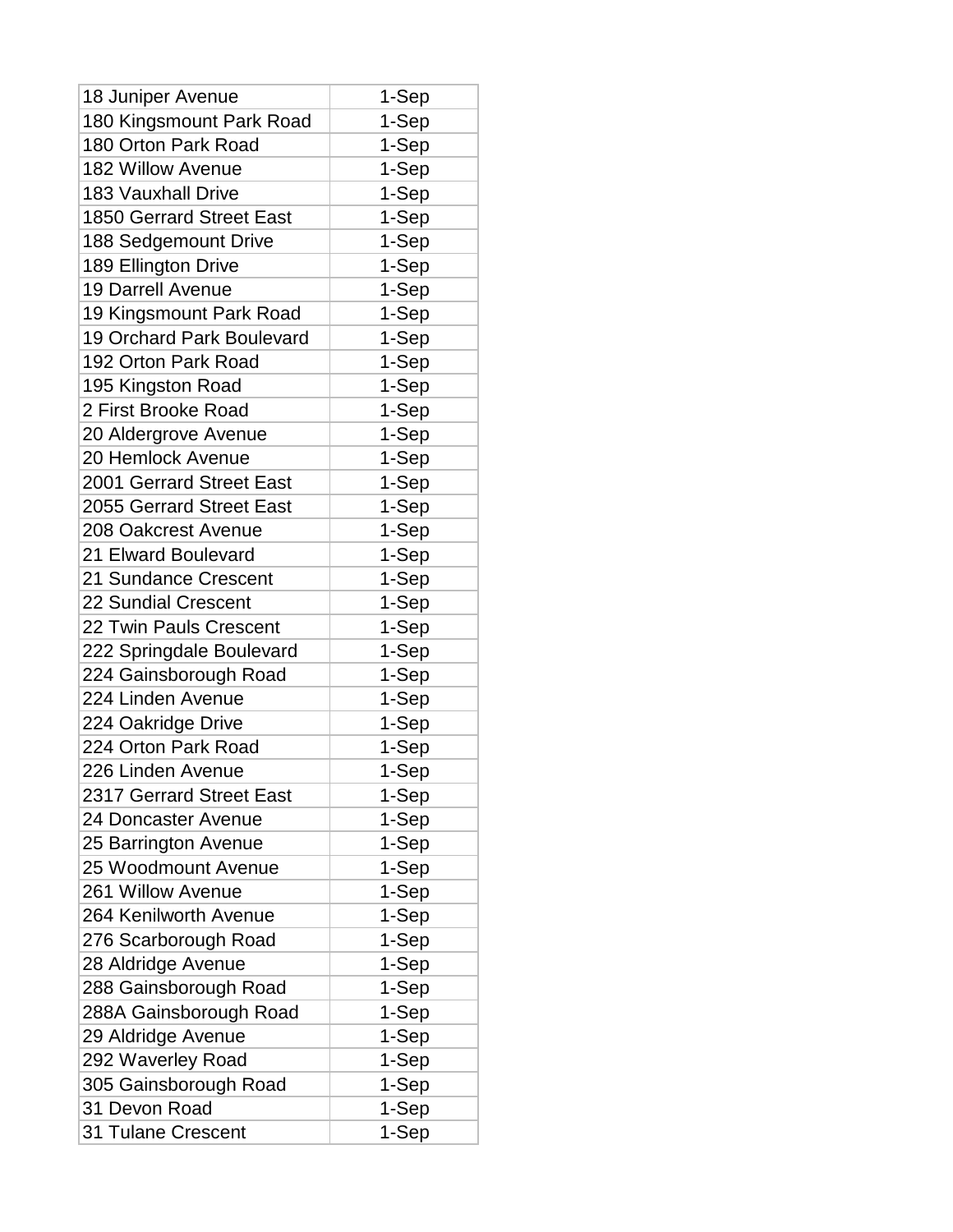| <b>32 Ashwick Drive</b>      | 1-Sep |
|------------------------------|-------|
| 33 Shropshire Drive          | 1-Sep |
| 35 Pickering Street          | 1-Sep |
| 35 Templeton Court           | 1-Sep |
| 36 Hollydene Road            | 1-Sep |
| 36 Moberly Avenue            | 1-Sep |
| <b>37 Oakcrest Avenue</b>    | 1-Sep |
| 39 Wonderland Drive          | 1-Sep |
| 393 Kingston Road            | 1-Sep |
| 4 Chevron Court              | 1-Sep |
| 4 Rupert Street              | 1-Sep |
| 40 Morton Road               | 1-Sep |
| 42 Corley Avenue             | 1-Sep |
| 42 Rainsford Road            | 1-Sep |
| 43 Devon Road                | 1-Sep |
| 45 Ellington Drive           | 1-Sep |
| 45 Medway Crescent           | 1-Sep |
| 45 Roseheath Avenue          | 1-Sep |
| <b>45 Sundial Crescent</b>   | 1-Sep |
| 48 Ivy Green Crescent        | 1-Sep |
| 49 Ivy Green Crescent        | 1-Sep |
| 5 Battenberg Avenue          | 1-Sep |
| <b>5 Glenmount Park Road</b> | 1-Sep |
| 50 Ivy Green Crescent        | 1-Sep |
| <b>50 Sundial Crescent</b>   | 1-Sep |
| 51 Oakcrest Avenue           | 1-Sep |
| 52 Boem Avenue               | 1-Sep |
| 53 Scarborough Heights       |       |
| <b>Boulevard</b>             | 1-Sep |
| 54 Aldergrove Avenue         | 1-Sep |
| 55 Kenmark Boulevard         | 1-Sep |
| 55 West Lynn Avenue          | 1-Sep |
| 56 Merkley Square            | 1-Sep |
| 560 Milverton Boulevard      | 1-Sep |
| 570 Woodbine Avenue          | 1-Sep |
| 572 Woodbine Avenue          | 1-Sep |
| 58 Brookside Drive           | 1-Sep |
| 59 Glenmore Road             | 1-Sep |
| <b>6 Benshire Drive</b>      | 1-Sep |
| 6 East Haven Drive           | 1-Sep |
| 60 Bonniewood Road           | 1-Sep |
| 60 Colonial Avenue           | 1-Sep |
| 62 Kingston Road             | 1-Sep |
| 63 Corley Avenue             | 1-Sep |
|                              |       |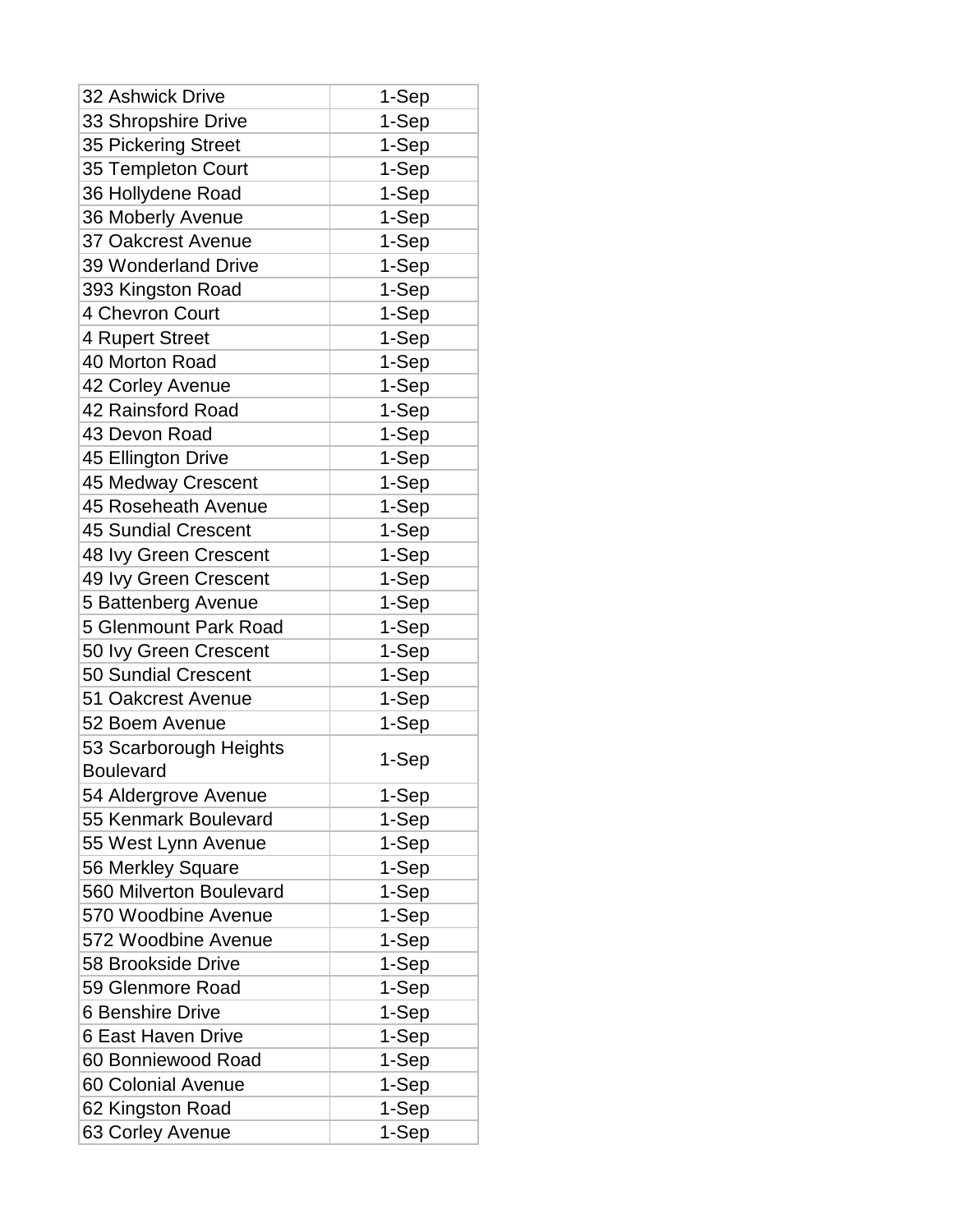| 63 Rushley Drive                                   | 1-Sep  |
|----------------------------------------------------|--------|
| 63 Swanwick Avenue                                 | 1-Sep  |
| 65 Rushley Drive                                   | 1-Sep  |
| 656 Birchmount Road                                | 1-Sep  |
| 684 Milverton Boulevard                            | 1-Sep  |
| <b>7 Gatwick Avenue</b>                            | 1-Sep  |
| <b>7 Highcliff Crescent</b>                        | 1-Sep  |
| <b>7 Montavista Street</b>                         | 1-Sep  |
| 726 Kingston Road                                  | 1-Sep  |
| 75 Bergen Road                                     | 1-Sep  |
| 75 Chelwood Road                                   | 1-Sep  |
| <b>76 Sandown Avenue</b>                           | 1-Sep  |
| 76 Wembley Drive                                   | 1-Sep  |
| <b>778 Midland Avenue</b>                          | 1-Sep  |
| 78 Eastwood Road                                   | 1-Sep  |
| <b>78 Pintail Crescent</b>                         | 1-Sep  |
| 781 Birchmount Road                                | 1-Sep  |
| 79 Bergen Road                                     | 1-Sep  |
| 79 Gates Avenue                                    | 1-Sep  |
| 796 Woodbine Avenue                                | 1-Sep  |
| 798-800 Ellesmere Road<br>(798A, 798B, 800A, 800B) | 1-Sep  |
| 8 Ravenrock Court                                  | 1-Sep  |
| 80 Pintail Crescent                                | 1-Sep  |
| 80 Painted Post Drive                              | 1-Sep  |
| 81 Oakcrest Avenue                                 | 1-Sep  |
| 82 Eastwood Road                                   | 1-Sep  |
| 82 Oakcrest Avenue                                 | 1-Sep  |
| 83 Newmarket Avenue                                | 1-Sep  |
| 87 Wye Valley Road                                 | 1-Sep  |
| 88 Highcroft Road                                  | 1-Sep  |
| 885 Brimorton Drive                                | 1-Sep  |
| 9 Kingston Road                                    | 1-Sep  |
| 9 Montavista Street                                | 1-Sep  |
| 93 Slan Avenue                                     | 1-Sep  |
| 94 Merkley Square                                  | 1-Sep  |
| 94 Rushley Drive                                   | 1-Sep  |
| 96 Merkley Square                                  | 1-Sep  |
| 97 Kingsmount Park Road                            | 1-Sep  |
| 97 Magnolia Avenue                                 | 1-Sep  |
| 97 Merkley Square                                  | 1-Sep  |
| 98 Santamonica Boulevard                           | 1-Sep  |
| 99 Merkley Square                                  | 1-Sep  |
| 10 Kerr Road                                       | 30-Sep |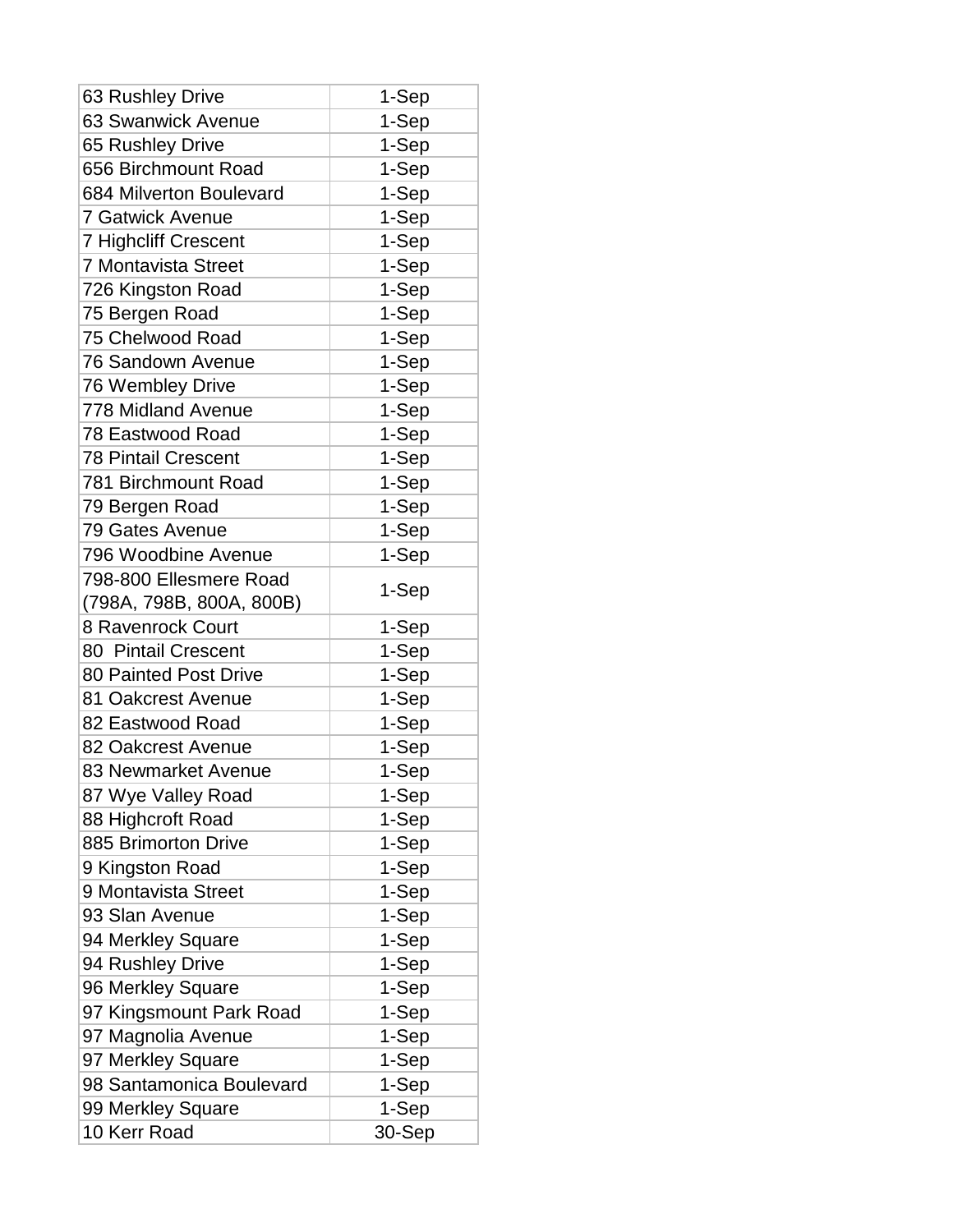| 10 Rhodes Avenue                | 30-Sep |
|---------------------------------|--------|
| <b>10 Sandford Avenue</b>       | 30-Sep |
| 102 Walpole Avenue              | 30-Sep |
| <b>103 Frizzell Avenue</b>      | 30-Sep |
| 104 Bradstone Square            | 30-Sep |
| 104 Crittenden Square           | 30-Sep |
| <b>105 Donlands Avenue</b>      | 30-Sep |
| 107 Slan Ave                    | 30-Sep |
| 11 1/2 Aberdeen Avenue          | 30-Sep |
| 11 Milverton Boulevard          | 30-Sep |
| 110 Main Street                 | 30-Sep |
| 1152 Kennedy Road               | 30-Sep |
| 116 Queensdale Avenue           | 30-Sep |
| 12 Kent Road                    | 30-Sep |
| 124 Morse St                    | 30-Sep |
| 125 Hazelwood Avenue            | 30-Sep |
| 125 Lowry Square                | 30-Sep |
| 126 Morse St                    | 30-Sep |
| 128 1/2 A and B Morse St        | 30-Sep |
| 128 Hiawatha Road               | 30-Sep |
| 129 Ashdale Avenue              | 30-Sep |
| 14 Cherry Nook Gardens          | 30-Sep |
| 14 Portsdown Road               | 30-Sep |
| 143 Crow Trail                  | 30-Sep |
| 1449 Dundas Street East         | 30-Sep |
| 1461A Birchmount Road           | 30-Sep |
| <b>1539 Dundas Street East</b>  | 30-Sep |
| <b>156 Felstead Avenue</b>      | 30-Sep |
| <b>157 Glenmount Park Road</b>  | 30-Sep |
| 157 Greenwood Avenue            | 30-Sep |
| <b>1595 Dundas Street East</b>  | 30-Sep |
| 16 Hiltz Avenue                 | 30-Sep |
| 16 Walpole Avenue               | 30-Sep |
| 168 Woodfield Road              | 30-Sep |
| <b>1683 Gerrard Street East</b> | 30-Sep |
| <b>17 Harriett Street</b>       | 30-Sep |
| 173 Linden Avenue               | 30-Sep |
| 1756 Dundas Street East         | 30-Sep |
| <b>18 Burkwood Crescent</b>     | 30-Sep |
| 180 Curzon Street               | 30-Sep |
| 182 Orton Park Road             | 30-Sep |
| <b>185 Gillard Avenue</b>       | 30-Sep |
| <b>19 Richard Avenue</b>        | 30-Sep |
| 194 Leslie Street               | 30-Sep |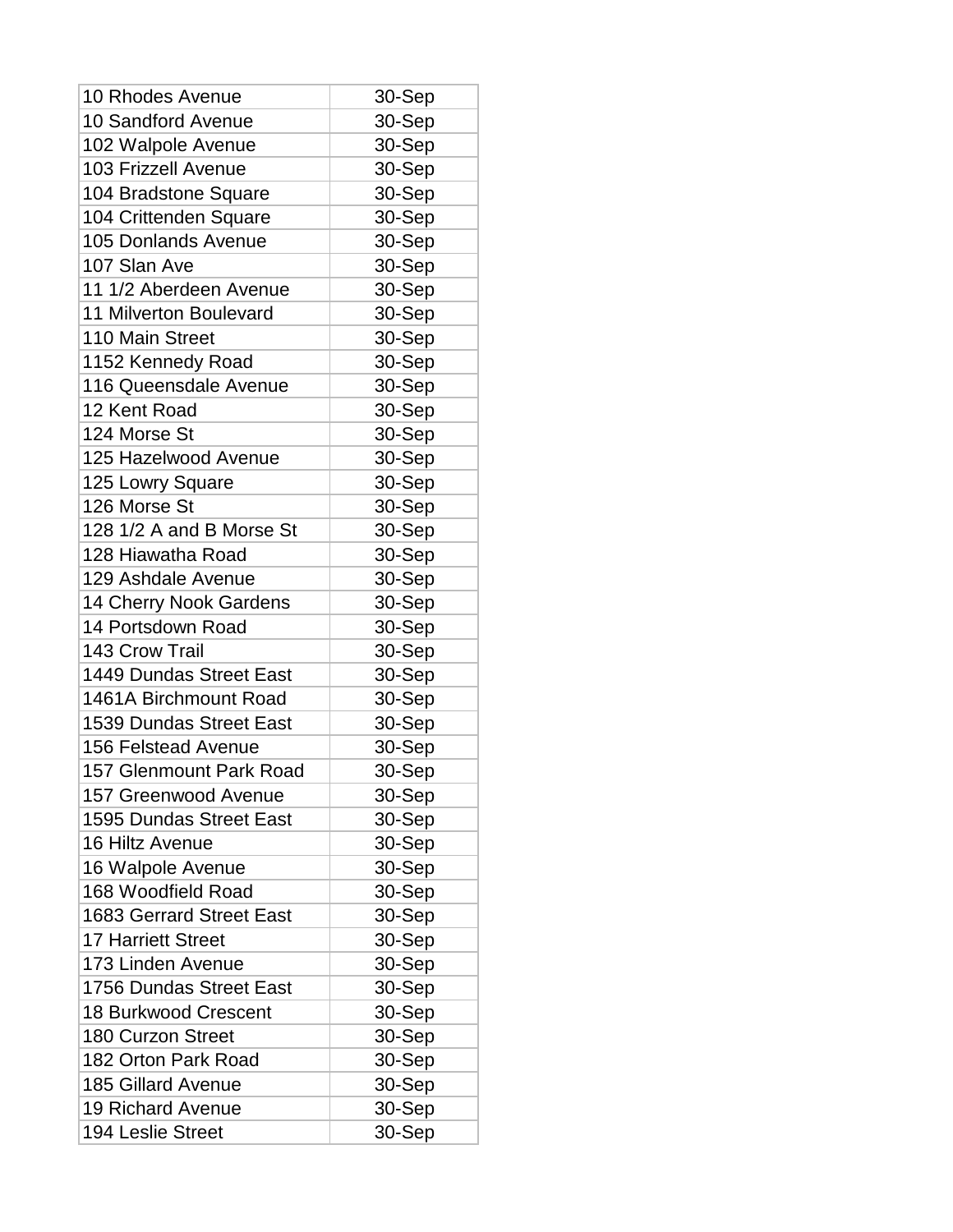| <b>197 Coxwell Avenue</b>  | 30-Sep |
|----------------------------|--------|
| 199 Logan Avenue           | 30-Sep |
| 199 Woodfield Road         | 30-Sep |
| 2 Marlow Avenue            | 30-Sep |
| 206 Parkmount Road         | 30-Sep |
| 207 Rhodes Avenue          | 30-Sep |
| 21 Chevron Court           | 30-Sep |
| 21 Connaught Avenue        | 30-Sep |
| 21 Kent Road               | 30-Sep |
| 233 Leslie Street          | 30-Sep |
| 24 Saulter Street          | 30-Sep |
| 245 Milverton Boulevard    | 30-Sep |
| 249 Craven Road            | 30-Sep |
| 25 Prust Avenue            | 30-Sep |
| 255 Milverton Boulevard    | 30-Sep |
| 259 Boston Avenue          | 30-Sep |
| 259 Hastings Avenue        | 30-Sep |
| 26 Greypoint Drive         | 30-Sep |
| 26 Inwood Avenue           | 30-Sep |
| 260 Rhodes Avenue          | 30-Sep |
| 261 Hastings Avenue        | 30-Sep |
| 262 Rhodes Avenue          | 30-Sep |
| 272 Logan Avenue           | 30-Sep |
| 28 Lamb Avenue             | 30-Sep |
| 281 Greenwood Avenue       | 30-Sep |
| 285 Booth Avenue           | 30-Sep |
| 286 Bain Avenue            | 30-Sep |
| 29 Winstanly Crescent      | 30-Sep |
| 300 Burrows Hall Blvd      | 30-Sep |
| 302 Burrows Hall Boulevard | 30-Sep |
| 32 Walpole Avenue          | 30-Sep |
| 331 Bain Avenue            | 30-Sep |
| 354 Woodfield Road         | 30-Sep |
| 362 Coxwell Avenue         | 30-Sep |
| 362 Woodfield Road         | 30-Sep |
| 37 Queen Victoria Street   | 30-Sep |
| 37-39 Rose Avenue          | 30-Sep |
| 38 Ashdale Avenue          | 30-Sep |
| 39 Kerr Road               | 30-Sep |
| 396 Ashdale Avenue         | 30-Sep |
| 4 Woodlee Road             | 30-Sep |
| 40 Fielding Avenue         | 30-Sep |
| 40 Rhodes Avenue           | 30-Sep |
| 412 Leslie Street          | 30-Sep |